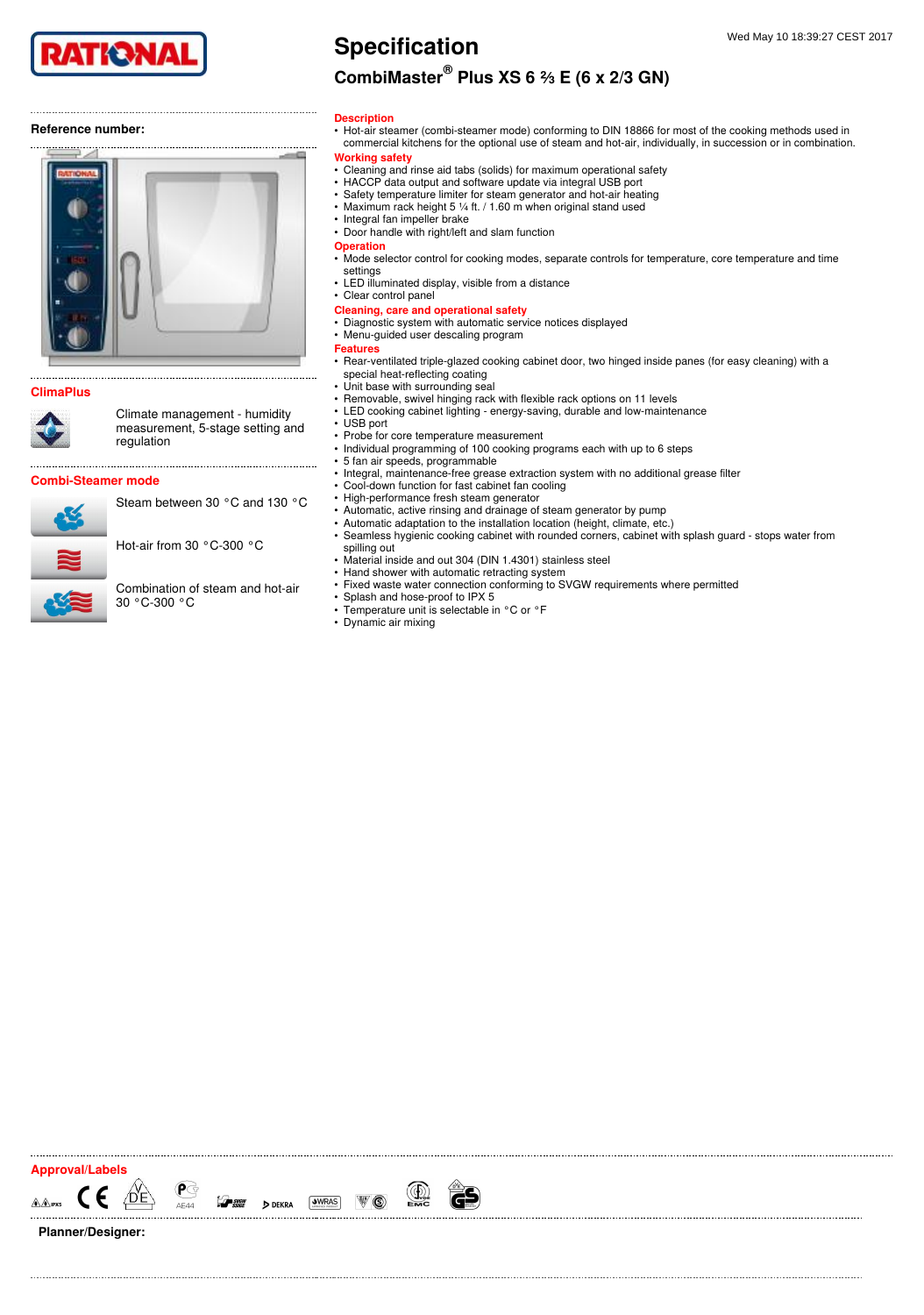

# Specification/Data sheet

## CombiMaster $^{\circledR}$  Plus XS 6 ⅔ E (6 x 2/3 GN)

#### Technical Info

| Lengthwise loading for:<br>Capacity (GN-container/ 6 x 2/3 GN<br>qrids): | 2/3, 1/2, 1/3 GN |
|--------------------------------------------------------------------------|------------------|
| Number of meals per<br>day:                                              | $20 - 80$        |
| Width:                                                                   | 655 mm           |
| Depth:<br>Height:                                                        | 555 mm<br>567 mm |
| Weight (net):                                                            | 62 kg            |

### Weight (gross): Water connection (pressure hose): Water pressure (flow pressure): Water drain: DN 40 mm

3/4'' / d 1/2''

0,15-0,6 Mpa / 1,5 - 6 bar<br>DN 40 mm

"Steam" connection: 5,4 kW<br>"Hot-air" connection: 5,4 kW "Hot-air" connection:

Mains connection 3 NAC 400V 50/60Hz

Cable

Other voltage on request!

Installation

• Attention: Copper wiring only! • Recommended left hand clearance for service and maintanance 20" / 500 mm. It must be a minimum of 14" / 350 mm if heat sources are affecting the left side of the unit

• Installations must comply with all local electrical, plumbing and ventilation codes

#### **Options**

- Left hinged door
- Interface Ethernet
- Safety door lock
- Connection to energy optimising systems + Potential tree contact tor GN Containers, Trays, Grids operation indication included
- Special voltages
- external signal unit connection

### **Accessories**

- UltraVent XS condensation hood • Wall Bracket for securing
- Integration kit incl. UltraVent condensation hood
- 
- CombiGrill<sup>®</sup>/Griddle grid

RATIONAL International AG Heinrich-Wild-Straße 202 CH-9435 Heerbrugg Tel.: +41 71 727 9090, Fax: +41 71 727 9080 Visit us on the internet: www.rational-online.com

We reserve the right to make technical improvements

Connected load electric : 5,7 kW

150-600 kPa /

Breaker Size / (amp draw)<br> $3x10 \text{ A}$ 

crossection  $5 \times 1,5 \text{ mm}^2$